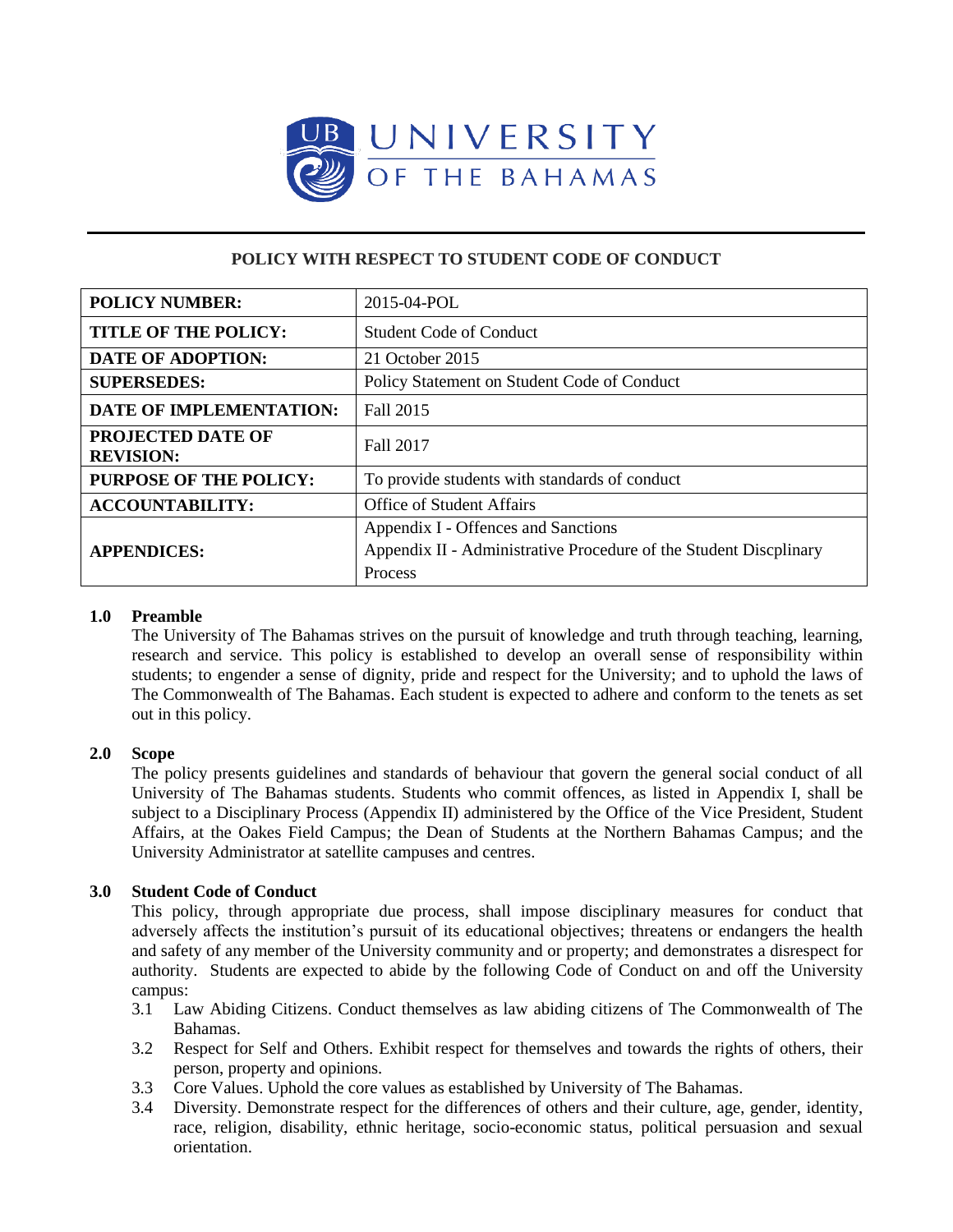3.5 Uphold the Code of Conduct. All students are expected to uphold the Code of Conduct as set out in this policy. These standards of behaviour ensure the general well-being of all members of the University community. Thus, the University requires that all students avoid actions that will bring discredit to the institution or undermine its reputation. Further, the University reserves the right to take appropriate disciplinary action as may be necessary to maintain campus conditions and preserve the integrity of the institution and its educational environment.

## **4.0 Definitions**

*Core Values.* Guiding principles established by the University for members of the University community.

- *Disciplinary Process.* A step-by-step procedure developed by the University to discipline students who violate the University's Code of Conduct.
- *Ethnic Heritage*. Origin by birth or descent rather than by present nationality that has been passed down from previous generations *(Concise Oxford English Dictionary, 2004).*

*Political Persuasion.* A person's political choice.

\_\_\_\_\_\_\_\_\_\_\_\_\_\_\_\_\_\_\_\_\_\_\_\_\_\_\_\_\_\_\_\_\_\_\_\_\_

- *Satellite Campuses*. Campuses (or centres) on the Family Islands that operate with an administrator.
- *Sexual Orientation*. An individual's sexual identity in relation to the gender to which they are attracted *(Oxford English Dictionary 2011).*
- *Social Conduct*. Conduct that speaks specifically to the non-academic behaviour of the student.
- *Tenets.* Principles or beliefs as set out in this Code of Conduct held true by all members of the University community.

References

Oxford Dictionary. (n.d.). Resources. Twelfth Edition 2011, Oxford English Dictionary: http://www.oxforddictionaries.com/definition/english/sexual-orientation

Student Affairs Divison, Hampton University. *Official Student Handbook Online Receipt*, 2011-2013. University of The Bahamas. Student Handbook, 2011-2013.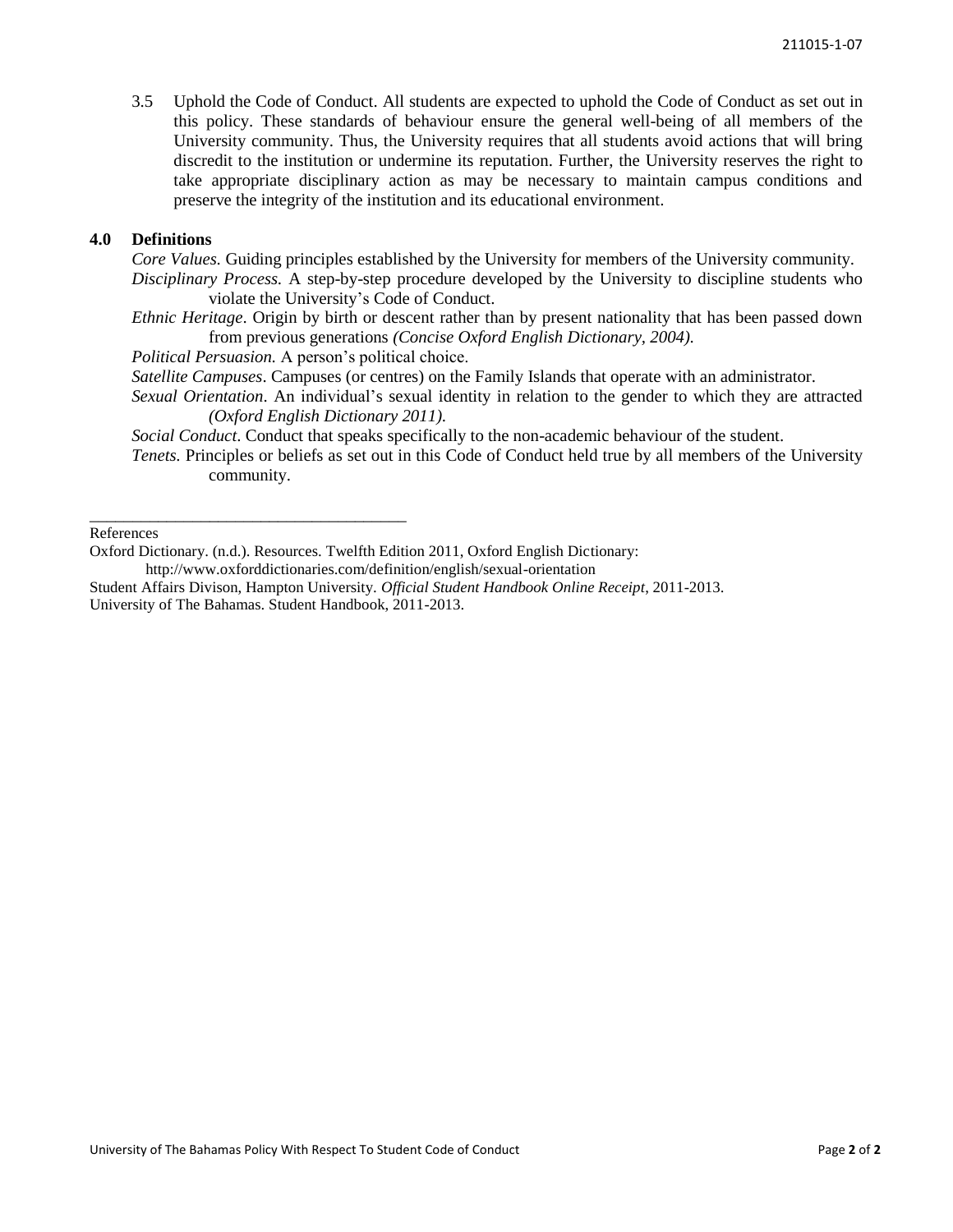

#### **Appendix I Policy on Student Code of Conduct Classification of Student Offences and Sanctions**

## **1.0 Minor Offences**

- 1.1 Willful interruption of a class or any other University sanctioned activity.
- 1.2 Verbal abuse and/or intimidation of a student, faculty or staff member.
- 1.3 Refusal to comply with instructions from security personnel.
- 1.4 Failure to wear identification card on the University campus and other designated areas.
- 1.5 Verbal assault.
- 1.6 Disturbance of the peace.
- 1.7 Accidental damage to/destruction of University property.
- 1.8 Breach of Residence Hall rules and regulations.
- 1.9 Breach of cafeteria rules and regulations.
- 1.10 Failure to comply with a University official.
- 1.11 Failure to comply with imposed sanctions.
- 1.12 Unauthorised visitation of guests.
- 1.13 Parking in a restricted or non-student parking area.
- 1.14 Smoking in a non-smoking area.
- 1.15 Using wireless audio electronic messaging devices without permission (e.g., cell phones, beepers, pagers, etc.) in class or at any other formal gathering of students, faculty and staff.

## **2.0 Sanctions**

- 2.1 WARNING: Verbal and/or written notice that violations of specified policies or regulations have occurred and that continued violations might result in further disciplinary action.
- 2.2 CENSURE: Written reprimand for violations of specified policies or regulations, including notice that continued violations may result in further disciplinary action.
- 2.3 DEFERRED SANCTION: In some cases a sanction or suspension or denial of a privilege may be held in abeyance for a specified period. This means that should the student be found guilty of any violation during the period, the sanction will be invoked without further review and the disciplinary action appropriate to the new violation taken.
- 2.4 EDUCATIONAL EXPERIENCES: The student is required to perform certain activities that are pertinent to his or her course of study at the University. Failure to complete a required educational experience as prescribed by the University Disciplinary Committee will result in one semester of suspension from the University (fall or spring).

## **3.0 Major Offences**

- 3.1 Physical assault.
- 3.2 Sexual offences.
- 3.3 Sexual misconduct.
- 3.4 Threating behaviour.
- 3.5 Slander or defamation of character against any student, faculty or staff, written or verbal.
- 3.6 Fighting with any student, faculty, staff or member of the wider community.
- 3.7 Viewing or storing of pornographic material on University property.
- 3.8 Use of social media to discriminate against and/or damage the character of any student, faculty or staff.
- 3.9 Possession of drugs or drug paraphernalia on University property.
- 3.10 Gambling on University property.
- 3.11 Possession of weapon on University property.
- 3.12 Willful/careless/reckless damage of University property.
- 3.13 Perjury in Disciplinary Hearing.
- 3.14 Public nudity.
- 3.15 Public urination.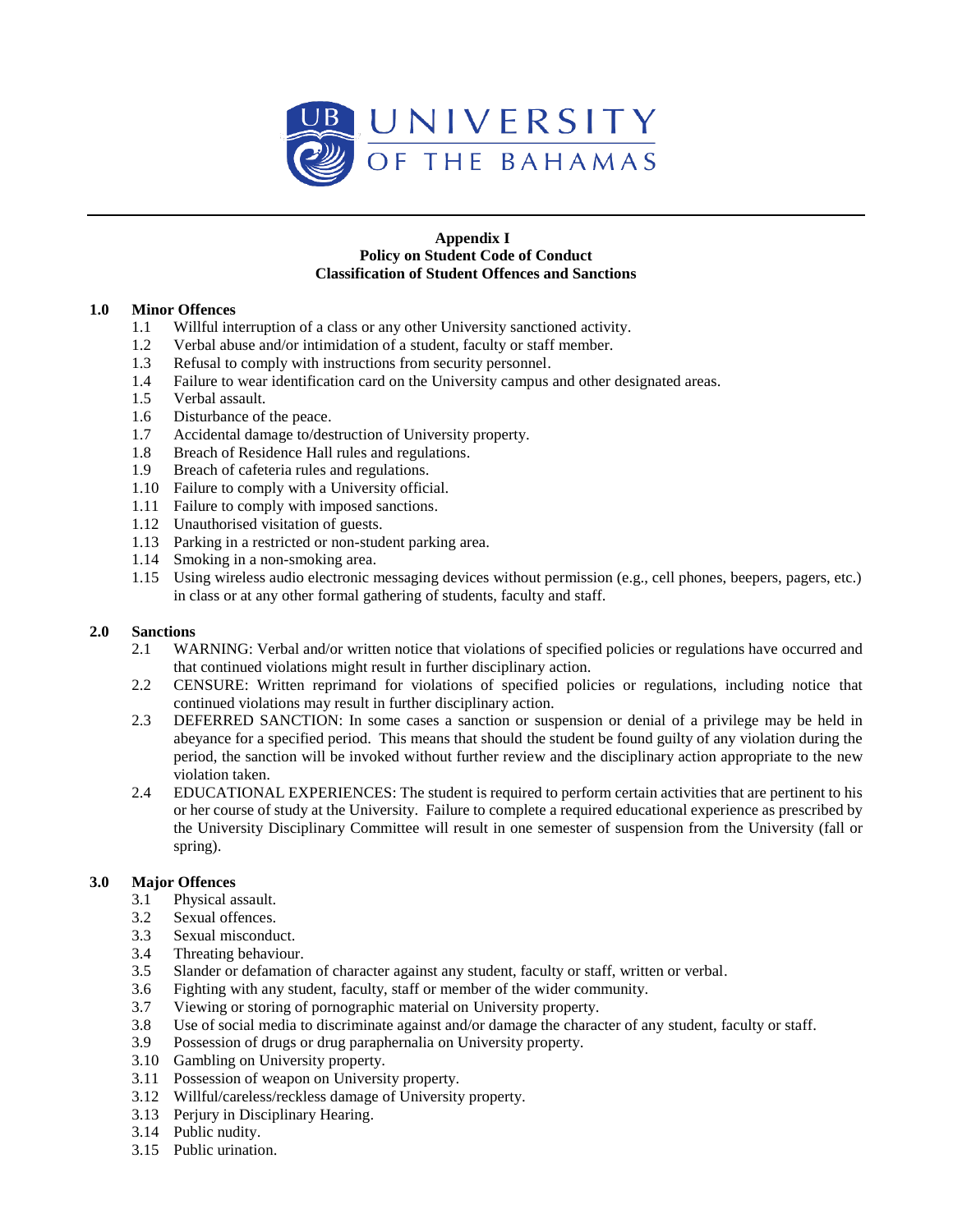- 3.16 Tampering with firefighting equipment.
- 3.17 Act of intolerance (Hate Crime).
- 3.18 Alcohol abuse (Medical).
- 3.19 Alcohol abuse (Non-Medical).
- 3.20 Malicious damage or destruction.
- 3.21 Impersonation/Misrepresentation/Misuse of ID card.
- 3.22 Removal from a University event due to intoxication.
- 3.23 Disorderly conduct or behaviour which is abusive, lewd, profane, indecent and violent which disturbs other groups or individuals.
- 3.24 Any form of dishonesty including, but not limited to, fabricating information or knowingly furnishing false information or reporting a false emergency to University officials acting in the performance of their duties.
- 3.25 Forgery, alteration or misuse of any University document, record, key, electronic device or identification.
- 3.26 Theft, conversion of, damage to or destruction of any property of the University or property of others while on University premises or possession of any property of the University or others stolen while on University premises.
- 3.27 Theft or other abuse of computing facilities or computer time including, but not limited to, unauthorised entry into a file to use, read, or change the contents or for any other purpose; unauthorised transfer of a file; unauthorised use of another individual's identification or password; use of computing facilities to interfere with the work of another student, faculty, staff member or University official; use of computing facilities to interfere with a University computer system.
- 3.28 Unauthorised use, possession, receipt, duplication or use of the University's name, logo, insignia or seal.
- 3.29 Unauthorised entry to, possession, receipt, or use of any University property, equipment, resource or service.
- 3.30 Violation of policies, regulations or rules governing University owned or operated housing facilities or leased housing facilities located on University property.
- 3.31 The use of "fighting words" to harass any person(s) on University property, or in connection with official University functions or University sponsored programmes. "Fighting words" constitute harassment when the circumstances of their utterance create a hostile and intimidating environment. Such words include but are not limited to those terms widely recognised to be derogatory references to race, ethnicity, religion, sex, sexual orientation, disability and other personal characteristics.
- 3.32 Intentional disruption, obstruction or interference with the process of instruction, research, administration or student discipline or any other service or activity provided or sponsored by the University.
- 3.33 Participation in a disturbance of the peace or unlawful assembly.
- 3.34 Failure to identify oneself or comply with the verbal or written directions of any University official or other public official acting in the performance of their duties on University property or at official University functions, or resisting or obstructing a security officer or such University or other public official in the performance of or in their attempt to perform their duties.
- 3.35 Possession, consumption or distribution of alcoholic beverages on University owned or controlled property or at University sponsored or supervised activities unless sanctioned by the appropriate University body.
- 3.36 Failure to comply with the terms of any disciplinary sanction imposed in accordance with the Student Code of Conduct.
- 3.37 Violation of regulations or any other standards of conduct as outlined by the University provided they have been published, distributed or posted in such a manner as to furnish adequate notice to students.
- 3.38 Forgery.
- 3.39 Fraud.
- 3.40 Theft.
- 3.41 Conviction for a criminal offence.
- 3.42 Sale or distribution of marijuana or other drugs.
- 3.43 Use of fireworks, explosives, hazardous chemicals, weapons without authorisation from a University official.
- 3.44 Sexual harassment. Unwelcome sexual advances, requests for sexual favours and other verbal or physical conduct of a sexual nature constitute sexual harassment when:
	- 3.44.1 Submission to such conduct is made either explicitly or implicitly on the condition of instruction, employment or participation in other University activities;
	- 3.44.2 Submission to or rejection of such conduct by an individual is used as a basis for evaluation in making academic or personnel decisions affecting an individual;
	- 3.44.3 Such conduct that has the purpose or effect of unreasonably interfering with an individual's performance or creating an intimidating, hostile or offensive University environment. In determining whether the alleged conduct constitutes sexual harassment, consideration shall be given to the record of the incident as a whole and to the totality of the circumstances, including the context within which the alleged incident(s) occurred.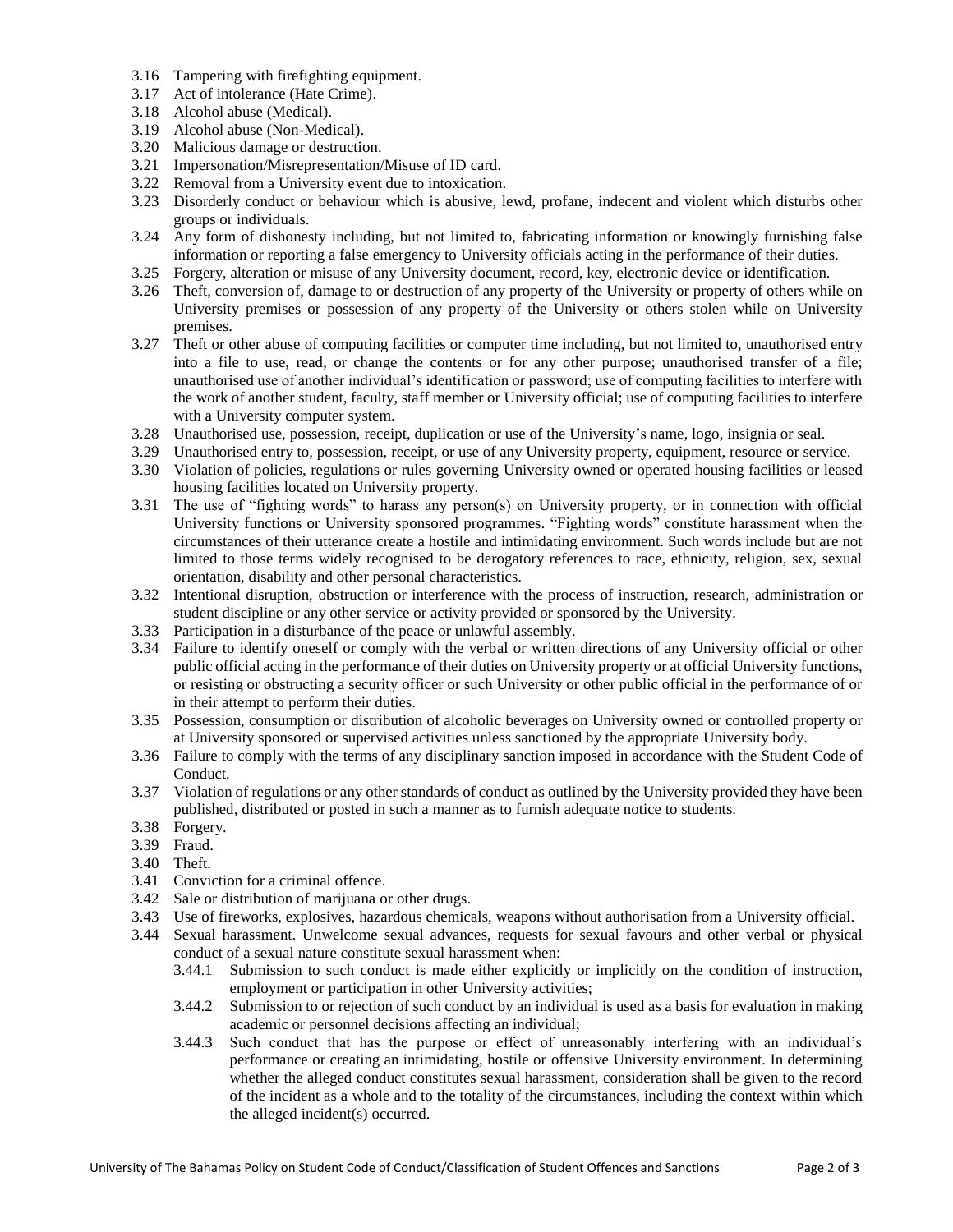- 3.45 Stalking behaviour in which an individual willfully, maliciously and repeatedly engages in a knowing course of conduct directed at a specific person which reasonably and seriously alarms, torments, or terrorizes the person and which serves no legitimate purpose.
- 3.46 Disorderly or lewd conduct (including that resulting from drunkenness), unreasonable noise or behaviour that results in unreasonable annoyance on University property or at University sponsored activities.
- 3.47 Possession, use or threatened use of firearms, ammunition or other dangerous weapons, substances, or materials (except as expressly authorised by the University), or bombs, explosive or incendiary devices prohibited by law or University regulations.

## **4.0 Sanctions**

- 4.1 LOSS OF PRIVILEGES, EXPULSION FROM ACTIVITES: Exclusion from participation in designated privileges and extracurricular/co-curricular activities for specified term(s).
- 4.2 DISCIPLINARY PROBATION: A period of restriction during which a student must display conduct that conforms to University standards of conduct. Conditions restricting the student's privileges or eligibility for activities may be imposed. Misconduct during probation or violation of probation may result in suspension/dismissal from the University.
- 4.3 RESTITUTION: Either monetary or in the form of an apology, research paper, or community service, which is appropriate for the violation(s), may be ordered for damages to or misappropriation or for dereliction of duties or other responsibilities.
- 4.4 INTERIM SUSPENSION: Exclusion from classes or from other specified activities/areas of campus before final determination of an alleged violation. A student may be placed on Interim Suspension if there is cause to believe that the student's presence will lead to physical abuse, threats of violence or conduct that threatens the health or safety of members of the University community or other disruptive activity incompatible with the orderly operation of the institution.
- 4.5 SUSPENSION: Termination of a student's status for a specified academic semester(s). During suspension, students must comply with all conditions imposed and shall not attend classes, hold student employment or use any service which the University normally provides for students. Students may be barred from entering campus/University functions while suspended. Suspensions appear on transcripts until the student is readmitted.
- 4.6 EXPULSION FROM THE UNIVERSITY: The dismissed student is barred from entering campus or University functions. Such a student will be automatically and permanently removed from the University Register and is barred from entering University premises, using University facilities or participating in University functions. Expulsions are recorded on the student's transcript.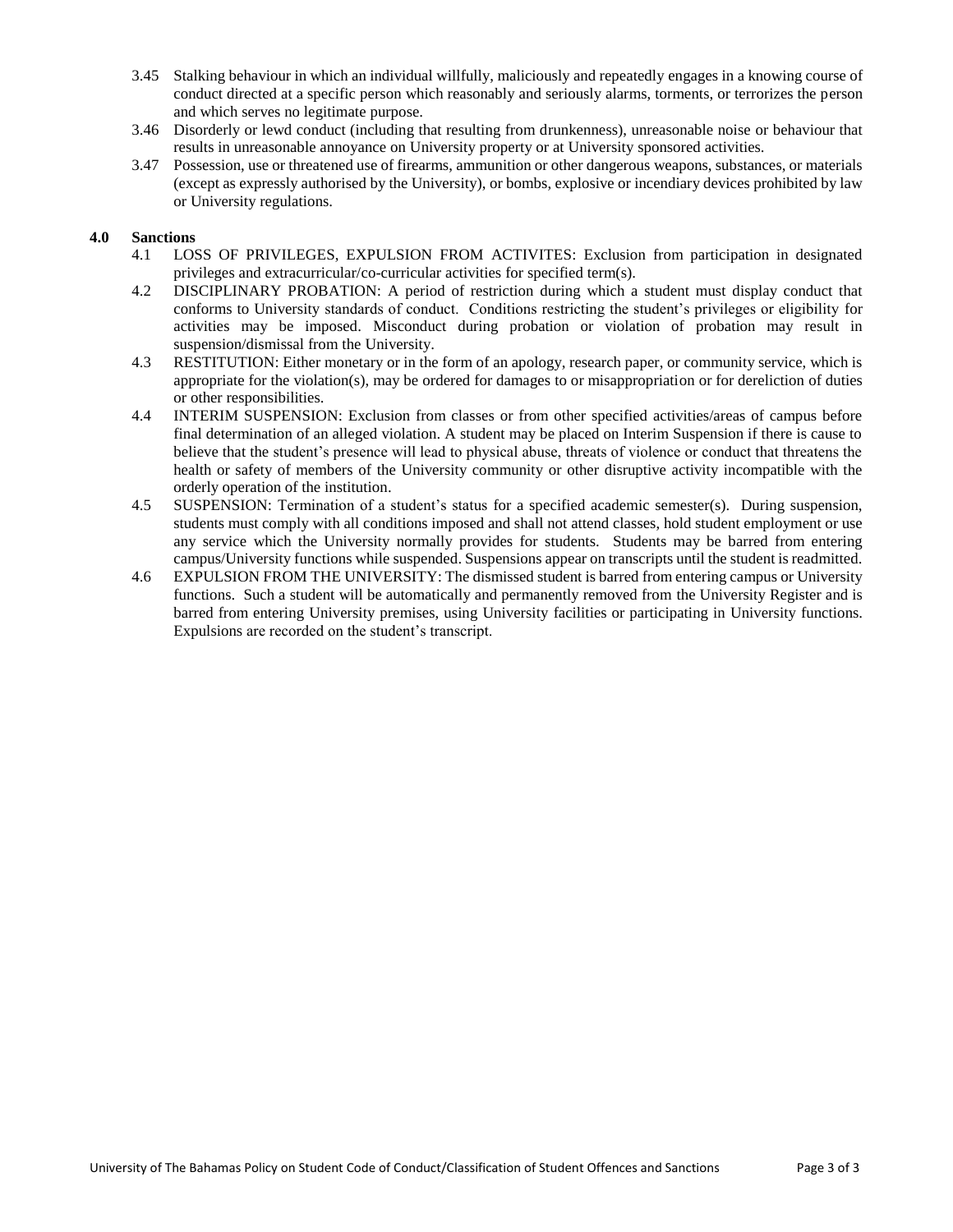

## **Appendix II Policy on Student Code of Conduct Administrative Process for Student Discipline**

## **1.0 Introduction**

All matters of social misconduct by and or against a student shall be reported to the Office of the Vice President of Student Affairs at the Oakes Field Campus; the Dean of Students at the Northern Bahamas Campus; or the University Administrator at satellite campuses/centres. Matters may be brought to the Office by an administrator, faculty, staff or student or by a member of the wider community.

## **2.0 Burden of Proof**

The burden of proof rests with the University of The Bahamas. This means that the University is required to present evidence showing that the student or students in question have violated University policies or procedures. Persons charged do not have to "prove" their innocence and may remain silent, if they so choose. Such silence shall not be construed as an indication of guilt.

## **3.0 Interim Suspension**

In exceptional cases, if the presence of a student or students against whom a complaint has been lodged is adjudged to constitute a risk to other students, faculty, staff and/or property, the Vice President of Student Affairs/Dean of Students, Northern Bahamas Campus/University Administrator, Satellite Campuses is empowered to suspend the student immediately, pending action by the University Disciplinary Committee. This interim suspension cannot exceed ten (10) business days.

#### **4.0 Notification to Students**

If a student, once notified of the hearing, fails to respond or appear without just cause on the second occasion, the matter shall be heard in his/her absence. In the case where a student fails to appear owing to circumstances beyond his/her control (e.g., illness), a final decision shall be deferred. It is the student's responsibility to inform the Office of Student Affairs/Dean of Students/University Administrator and provide proof of circumstance.

#### **5.0 Stages of the Disciplinary Process**

There shall be a three (3) stage system. The first stage will assess all alleged offences; there will be no decisions relative to expulsion or alterations to students' transcripts. The second stage will deal with major offences; the third and final stage will deal with appeals.

## **5.1 Stage 1 - Case Assessment**

When a complaint is lodged against a student the following steps shall be taken:

- 5.1.1 The student(s) shall be notified within one (1) business day.
- 5.1.2 The student against whom the complaint has been lodged must schedule an appointment with the Vice President, Student Affairs/Dean of Students/University Administrator within one (1) business day after receiving notification.
- 5.1.3 The student shall be required to write a report.
- 5.1.4 The Vice President, Student Affairs/Dean of Students/University Administrator shall meet with the student, assess the case and determine whether the matter should be referred to the University Disciplinary Committee.

#### **5.2 Stage 2 - University Disciplinary Committee**

When a matter is referred to the University Disciplinary Committee (UDC) the following steps shall be taken:

- 5.2.1 The student shall be notified in writing within one (1) business day.
- 5.2.2 Prior to the meeting of the UDC, the student will be notified to:
	- Review all complaints filed against him/her;
	- Submit in writing a report of his/her case;
	- Be accompanied by an advisor at the hearing;